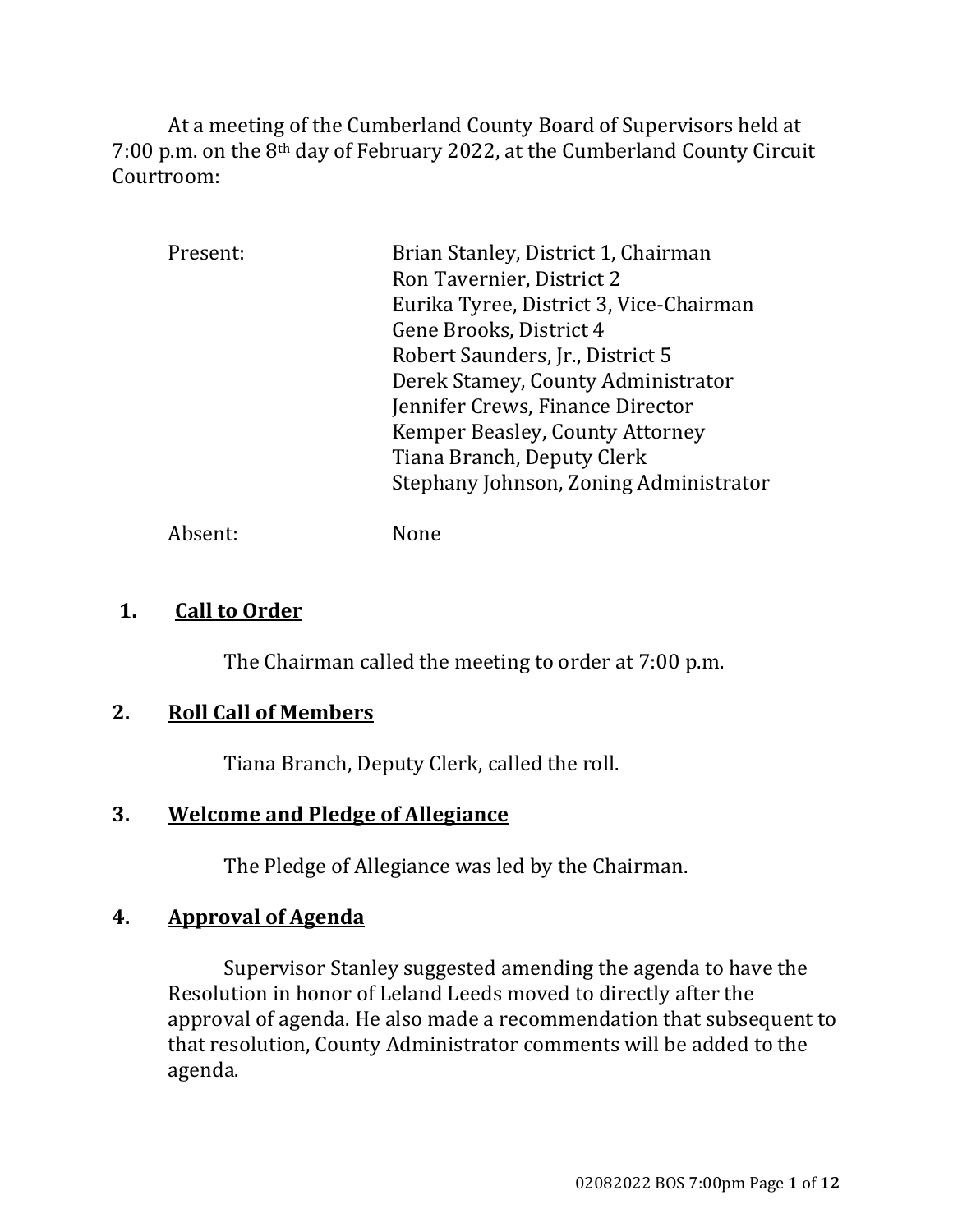On a motion by Supervisor Tavernier, seconded by Supervisor Brooks and carried unanimously, the Board approved the agenda as amended.

| Vote: | Mr. Stanley – aye  | Mr. Tavernier – aye |
|-------|--------------------|---------------------|
|       | Mrs. Tyree – aye   | Mr. Brooks – aye    |
|       | Mr. Saunders – aye |                     |

## **5. Resolution for Leland Leeds**

On a motion by Supervisor Tyree, seconded by Supervisor Brooks and carried unanimously, the Board approved a Resolution in honor of former Building Official, Leland "Lee" Leeds:

#### **Resolution** in Remembrance of the life **and service of Leland H. Leeds**

#### **February 8, 2022**

**WHEREAS**, Leland "Lee" H. Leeds, born in Philadelphia on the 3rd day of April 1962 to Vernon L. Leeds and Dolores Rea Aspell, and left this earth unexpectedly on the 9<sup>th</sup> day of November 2021; and

**WHEREAS**, Lee was a family-oriented man who thoroughly enjoyed hunting season, and tirelessly dedicated himself to the residents of Cumberland County; and

**WHEREAS**, Lee was very mechanically and electrically inclined and held a Class C General Contractor License with many specialties for over 20 years; and

**WHEREAS,** during his twenty-two years as Building Official of Cumberland County Lee was instrumental in the success of many projects including the Renovation of the Public Schools and the Cumberland Community Center, The Cobbs Creek Reservoir, and the Renovation of the Old Flippen store building into the Public Safety Center; and

**WHEREAS**, Lee has earned the deep respect of all those with whom he has worked and volunteered with over the years; and

**NOW, THEREFORE, BE IT RESOLVED** that the Cumberland County Board of Supervisors, through this resolution, honors the life, and records the death of Leland H. Leeds, and extends to the family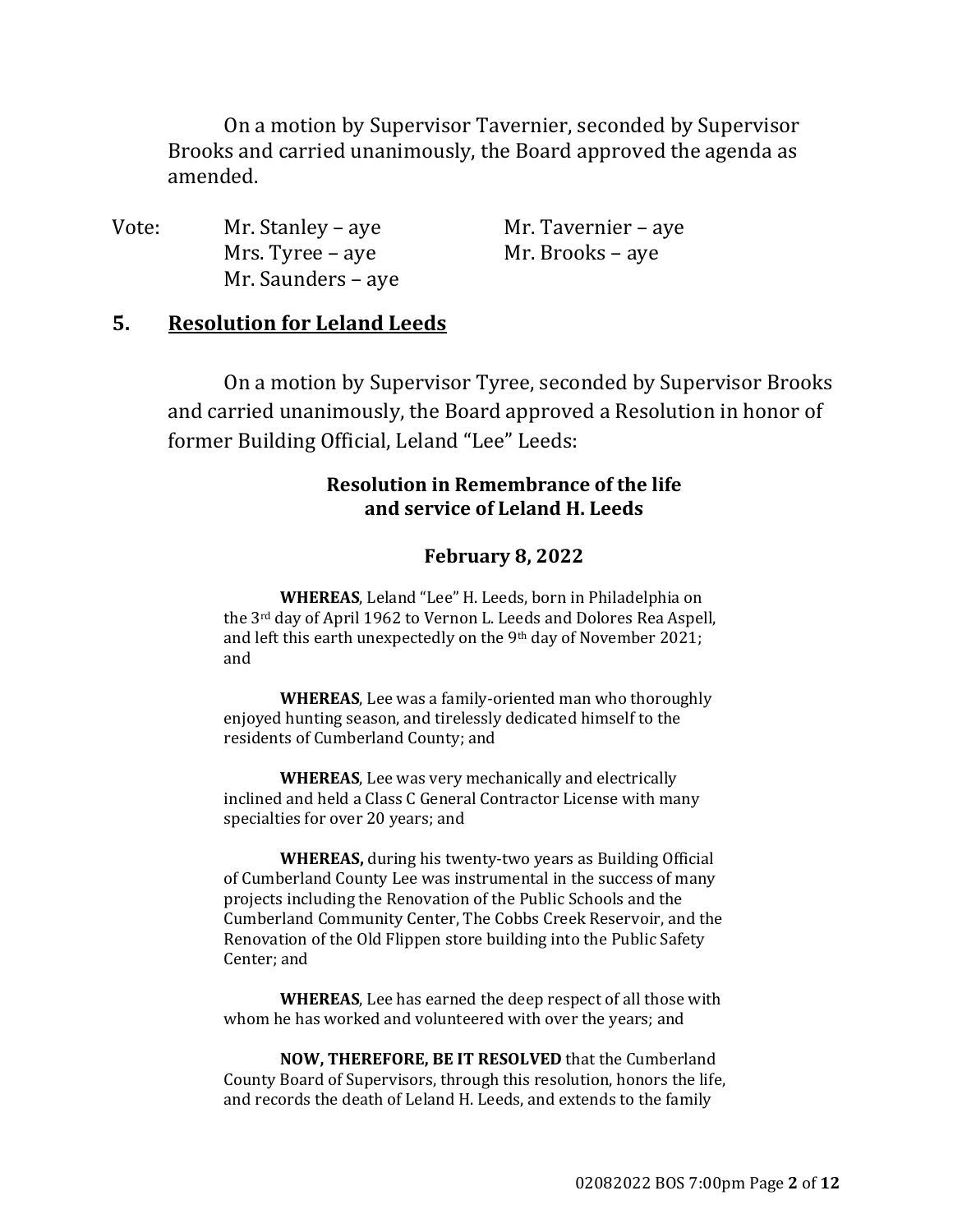its deepest sympathy; and

**BE IT FURTHER RESOLVED**, that the Cumberland County Board of Supervisors directs that a copy of this resolution be made a part of the permanent records of the official minutes if the Cumberland County Board of Supervisors, and that a copy be given to the family.

**Adopted the 8th day of February 2022.**

| Vote: | Mr. Stanley – aye  | Mr. Tavernier – aye |
|-------|--------------------|---------------------|
|       | Mrs. Tyree – aye   | Mr. Brooks – aye    |
|       | Mr. Saunders – aye |                     |

# **6. County Administrator's Comments**

County Administrator, Derek Stamey, introduced himself to the public as his new County Administrator and expressed his appreciation to the Board and staff for such warm welcome.

# **7. State and Local Departments/Agencies**

a. Cumberland County Public Schools

Dr. Jones gave the following update to the Board:

- This week is National School Counseling Week–thank you to our school counselors for all they do!
- On Saturday, February 5, 2022, CuCPS hosted the VA Region 1A/1B Wrestling Tournament. 12 school divisions participated. Three of our wrestlers earned second place honors and the team placed third of 12 schools. 12 wrestlers qualified to participate in States next week in Salem.
- The wrestling team was named the 2021-2022 James River Champions.
- Celebrated our winter sports with Seniors and their families.
- CUCPS participated in Longwood's Southside Saturdays–CuCPS Middle Chorus sang the National Anthem, middle schools basketball teams played an exhibition game during halftime, Mr. Fleenor was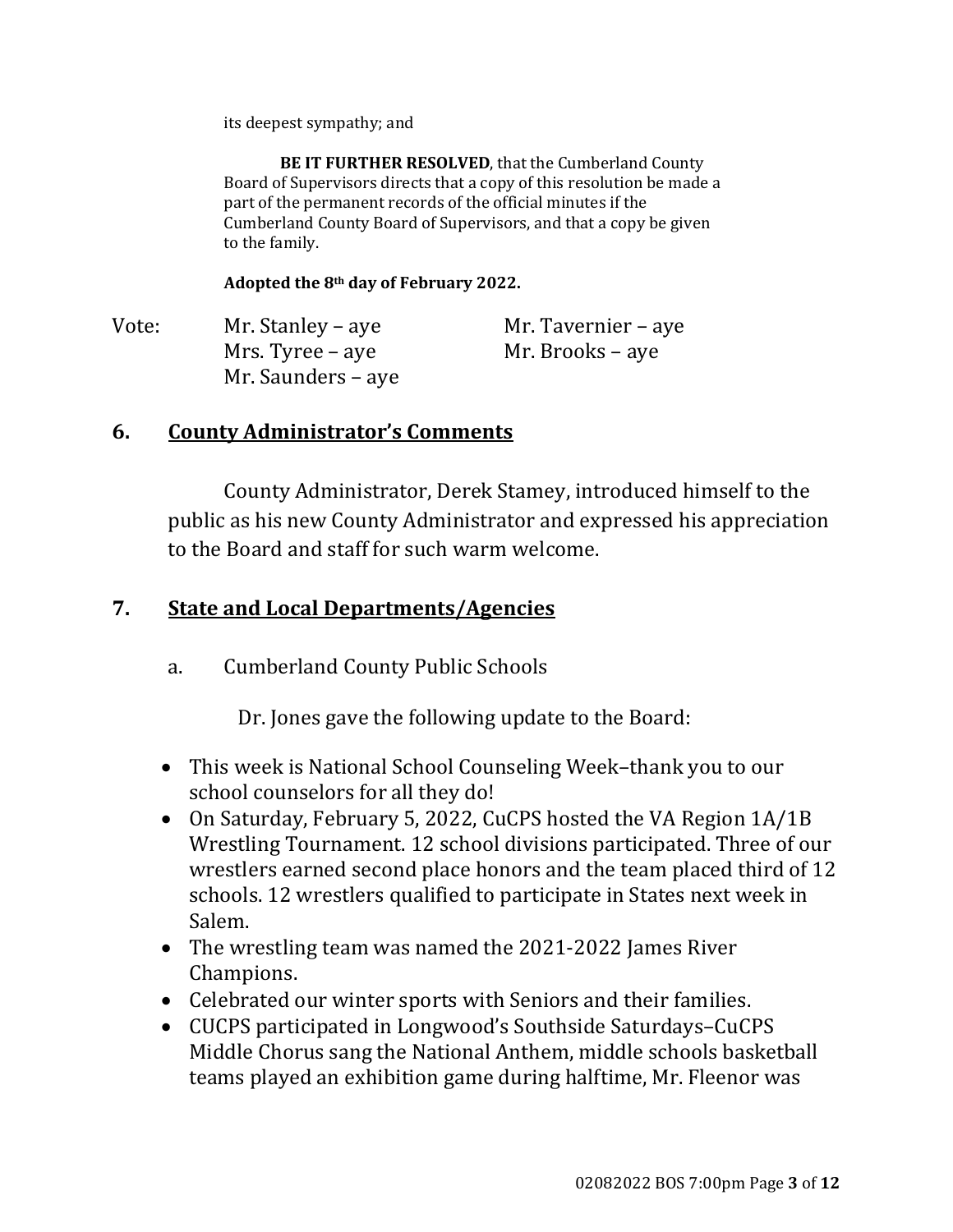recognized as PSWD Conservation Teacher of the Year, and CuCPS was highlighted throughout the game.

- Our CTE teachers and students did a presentation at the February board meeting to highlight CTE month.
- CuCPS participated in #NationalWearRedDay to bring awareness to heart health. For one day we put away the blue/gold and went red!
- Held our division spelling bee.
- Honored Senior Nasir McDonald with a state championship ring for winning the 300 Meter Hurdles during the summer of 2021.
- Seniors are beginning to receive college acceptances to schools such as UNC, VT, VCU, UVA, Longwood, GMU, VSU, and more. Also, we are celebrating our students that will be joining the military or joining the workforce.
- Not too late to register for the CuCPS Foundation 5K which will be held on Saturday, March 12, 2022, at 9:00 am on the Camp Paradise Side of High Bridge.
- CCES celebrated the 100th Day of School.
- Thank you to Bryan Saxtan and the entire maintenance team for all they have done during the recent winter weather.
- We had a great visit with Mr. Stamey and excited to begin our partnership with him.
- Thank you to our community, families, and staff for everything–this past two years have been and continue to be interesting. I appreciate the support and understanding.
- b. VDOT

Assistant Residency Engineer, Steven Snell, was absent and had nothing to report.

c. Cumberland Public Library

Mrs. Lisa Davis, Librarian, provided the Board with the following report:

• The library is still open on a regular schedule with few restrictions and an average attendance of about 40 people per day.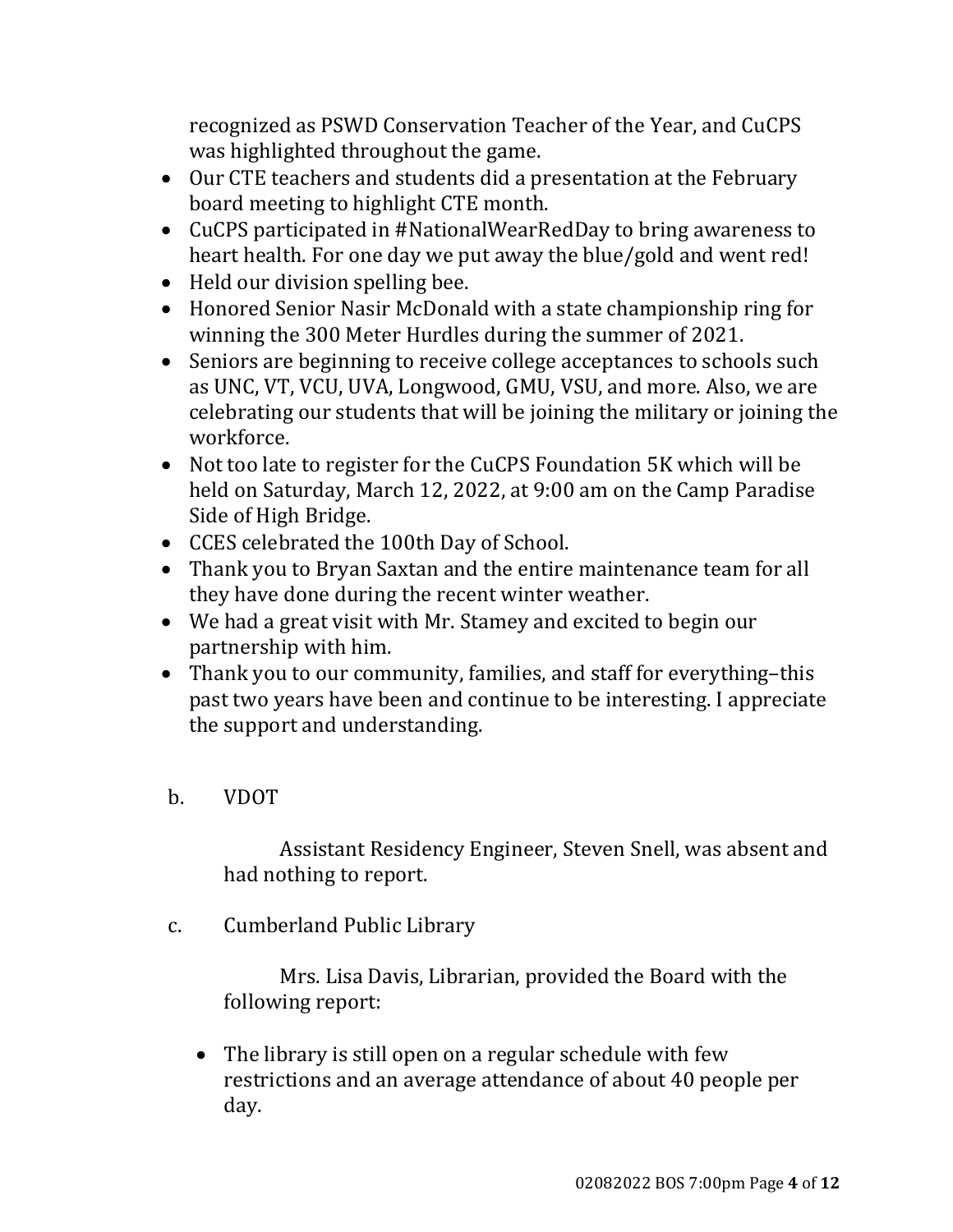- Our at home rapid-response Covid-19 test kit distribution has been going very well. As of Friday, we had given out approximately two-thirds of the kits received. We will continue to give away the current kits until they are gone unless the VDH sends us a new shipment or the program is discontinued.
- I will be applying for several grants over the next couple of months, including for the grant to cover 1/3 of the cost of replacing the four remaining heat pumps. Other grants will be for programming and improvements at the library.
- We currently have 47 children signed up for Dolly Parton's Imagination Library, which will provide free books to children in Cumberland County from birth to 5 years of age. There will be 43 children receiving their welcome book in March. We have received several donations to help pay for our monthly costs. It costs just over \$25 per year per child to operate the program and we will be reaching out soon to community groups and organizations to help fund that program for the future as a service to our youngest residents.
- Our annual basket and gift item raffle, known as *Sweets in the Stacks,* will be held on Saturday, April 30, 2022, from 4 to 6 PM. Items are already being brought in and entry and raffle tickets are now available.
- TeamUp Calendar training for Cumberland County VA Happenings will be on Friday, February 18, at 1 PM. It will be a hybrid session – either in-person or virtual – to get the various entities set up and active. I have been reaching out to get the names of individuals who will be responsible for each group's calendar entries.
- All of our Black History BINGO cards have been distributed with clues posted to our Facebook page daily and to the website once per week. The rules have also been posted in both locations. We will be doing Women's History BINGO in March.
- Beginning February 28, there will be Lunch-time Technology Support sessions from 12 to 1 PM at the library on Mondays, Tuesdays, Thursdays and Fridays. This will be an opportunity for individuals and small groups to learn how to use a computer or their personal devices, get help navigating online websites, and learn more about the library's online resources and apps. No registration is generally needed, although appointments may be set if several people show up needing help at the same time.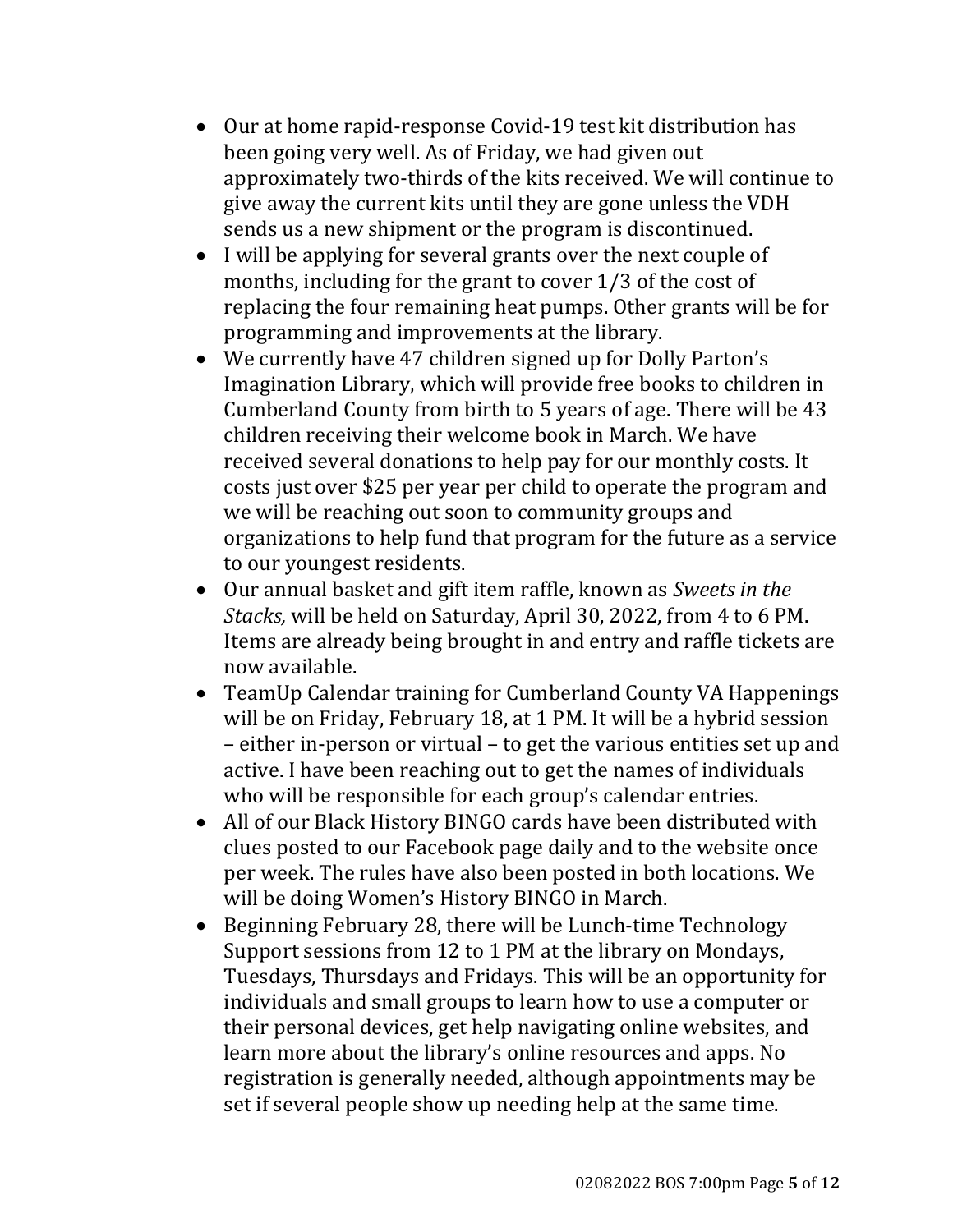- We are holding a 2022 Reading Challenge using *Beanstack* with around 50 book categories for patrons to choose from. Reading may be recorded using the app on your phone or computer or patrons may bring the book titles and authors to the library for help by staff in entering the information
- We will be holding a four-week Financial Management class on Mondays in March from 5:30 – 6:30 PM. One participant will win a copy of Dave Ramsey's book The Total Money Makeover. Registration is required for these classes, which will be offered inperson and by Zoom.
- AARP will NOT be doing the free tax preparation in Cumberland this year. However, individuals who are interested in having their taxes done for free should contact the Powhatan County Public Library to get more information on the drop-off tax preparation program that will be done there.
- Please don't forget that:
- $\triangleright$  Rep. Good's field director is here on the first Thursday of each month from 9-12 PM to help with any issues you may be experiencing on the federal level. This includes issues with any federal department, including the VA, the IRS, and Social Security.
- $\triangleright$  A knitting group meets every Wednesday from 1 to 3 PM. All levels are welcome - beginner thru experienced. In addition to for knitting, you can also get help for crocheting.
- d. Cumberland Fire and EMS

Fire and EMS Chief, Tom Perry, provided the Board with the following update:

- Calls have slowed down over the past month
- Currently, there are two ambulances down for repairs but should be expecting them to be fixed soon
- Proposals for a new radio system will be finalized soon
- The next Fire Chief meeting will be held on February 22, 2022 at 6:30 pm at the Firehouse
- e. Cumberland Community Cares/Delma's Pantry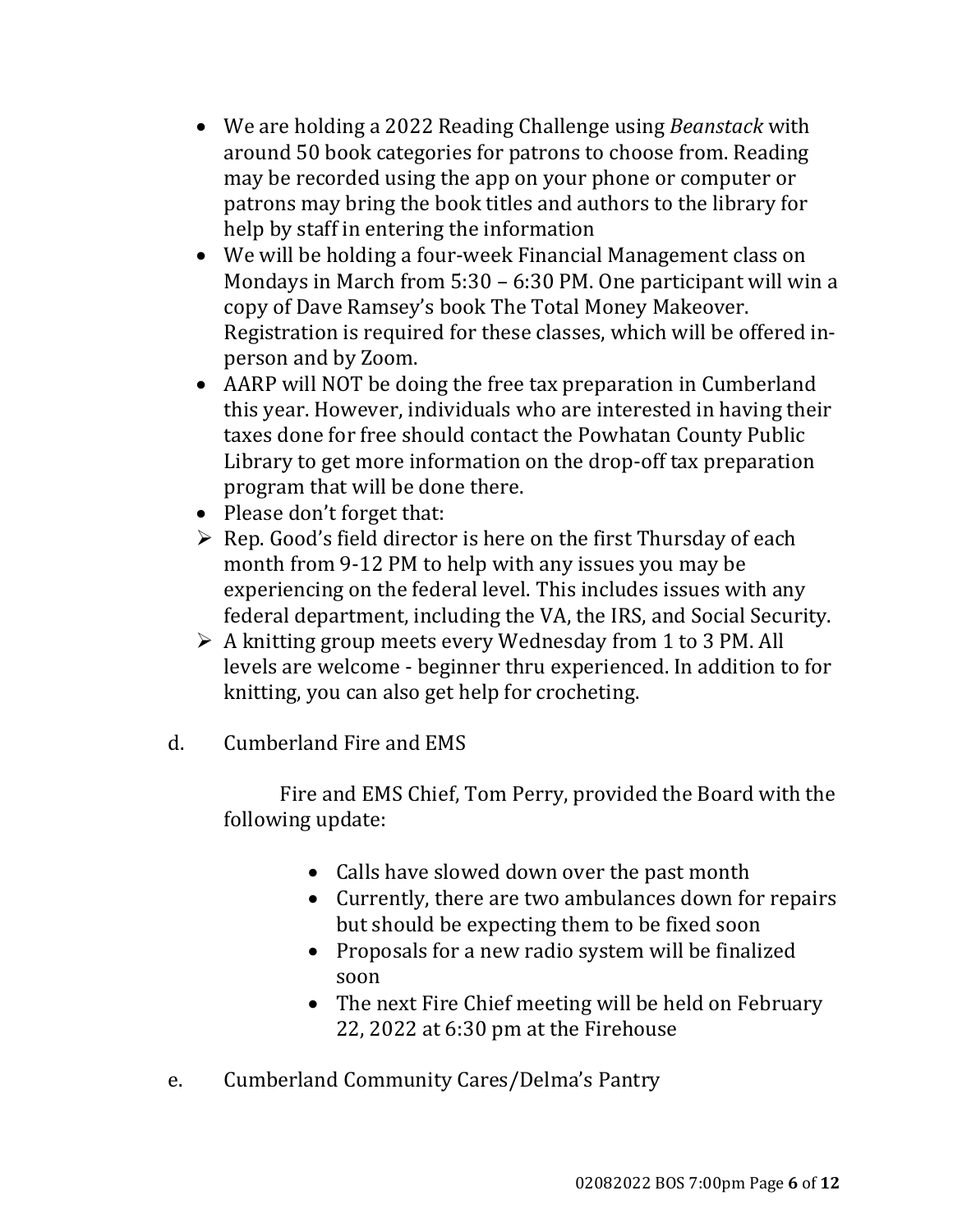Doris Seal provided the Board with an update on the Cumberland Community Cares ongoing projects and changes.

f. Southside Center for Violence Prevention

Dr. Laaksonen, Executive Director, provided the Board with an overview of Southside Center for Violence Prevention (SSCVP) activities from 2021. SSCVP is a non-profit organization providing free, confidential and comprehensive services to those affected by sexual and domestic violence.

## **8. Public Hearing Notices/Set Public Hearings**

N/A

## **9. Public Hearings**

a. REZ 21-02 Spring River Farm, LLC

Planning and Zoning Administrator, Stephany Johnson, presented a review of the proposed rezoning request.

Donna Woods expressed her intentions for the rezoning request.

Jerry Woods also expressed his intentions for the rezoning request.

With no other citizens signed up to speak, the Chairman closed the Public Hearing.

On a motion by Supervisor Brooks and seconded by Supervisor Tyree, and carried unanimously, the Board approved REZ 21-02 Spring River Farm, LLC:

| Vote: | Mr. Stanley – aye | Mr. Tavernier – aye |
|-------|-------------------|---------------------|
|       | Mrs. Tyree – aye  | Mr. Brooks – aye    |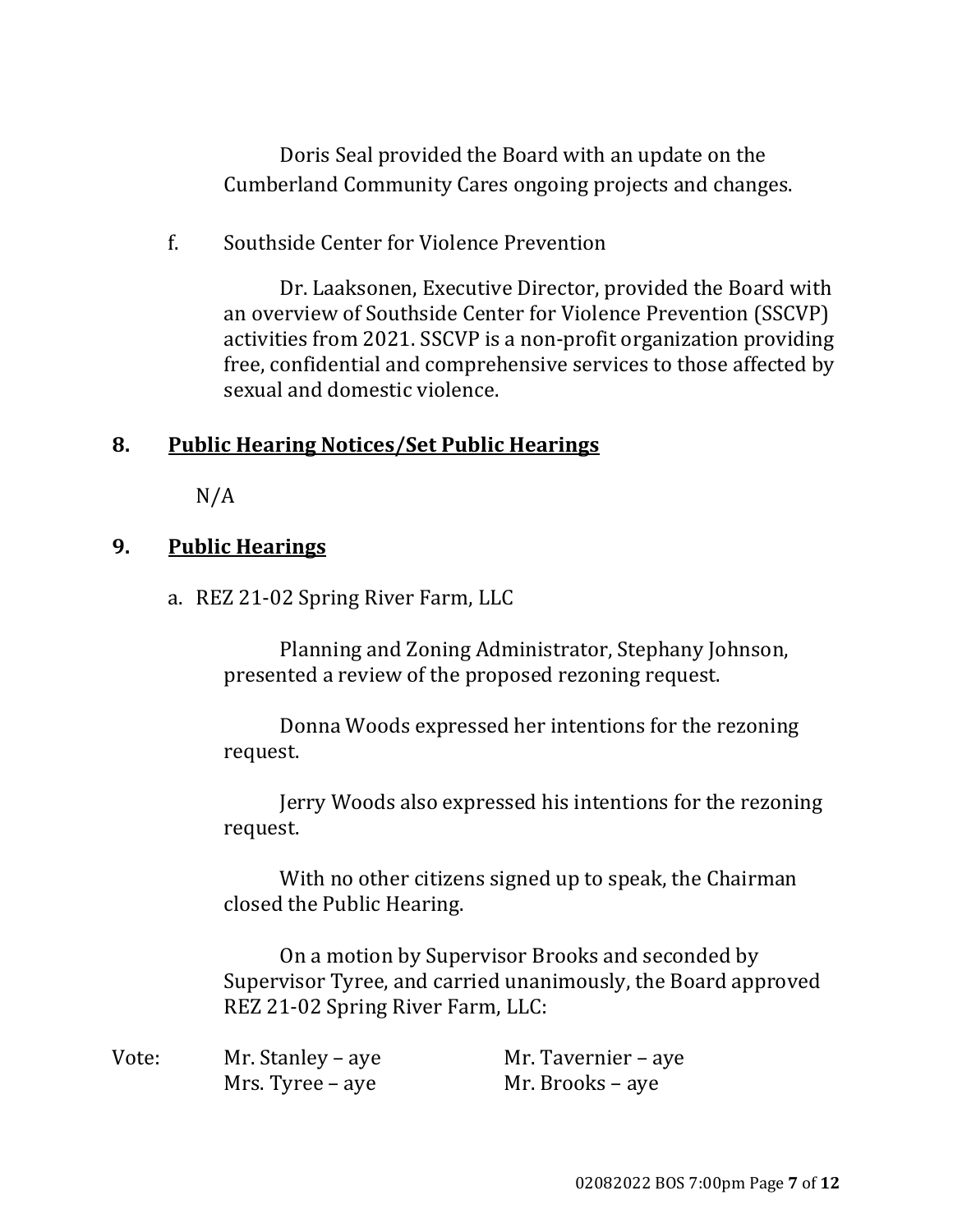Mr. Saunders – aye

b. CA 21-11 Accessory Structures in Business and Industrial Zones

Planning and Zoning Administrator, Stephany Johnson, presented a review of the proposed code amendment.

With no citizens signed up to speak, the Chairman closed the Public Hearing.

On a motion by Supervisor Tavernier and seconded by Supervisor Brooks, and carried unanimously, the Board approved CA 21-11 Accessory Structures in Business and Industrial Zones:

| Vote: | Mr. Stanley – aye  | Mr. Tavernier – aye |
|-------|--------------------|---------------------|
|       | Mrs. Tyree – aye   | Mr. Brooks – aye    |
|       | Mr. Saunders – aye |                     |

c. CA 21-12 Solar Facility Ordinance Amendment

Planning and Zoning Administrator, Stephany Johnson, presented a review of the proposed code amendment.

With no citizens signed up to speak, the Chairman closed the Public Hearing.

On a motion by Supervisor Saunders and seconded by Supervisor Tavernier, and carried unanimously, the Board approved CA 21-12 Solar Facility Ordinance Amendment:

| Vote: | Mr. Stanley – aye  | Mr. Tavernier – aye |
|-------|--------------------|---------------------|
|       | Mrs. Tyree – aye   | Mr. Brooks – aye    |
|       | Mr. Saunders – aye |                     |

d. CA 21-13 Zoning Permit Expiration

Planning and Zoning Administrator, Stephany Johnson, presented a review of the proposed code amendment.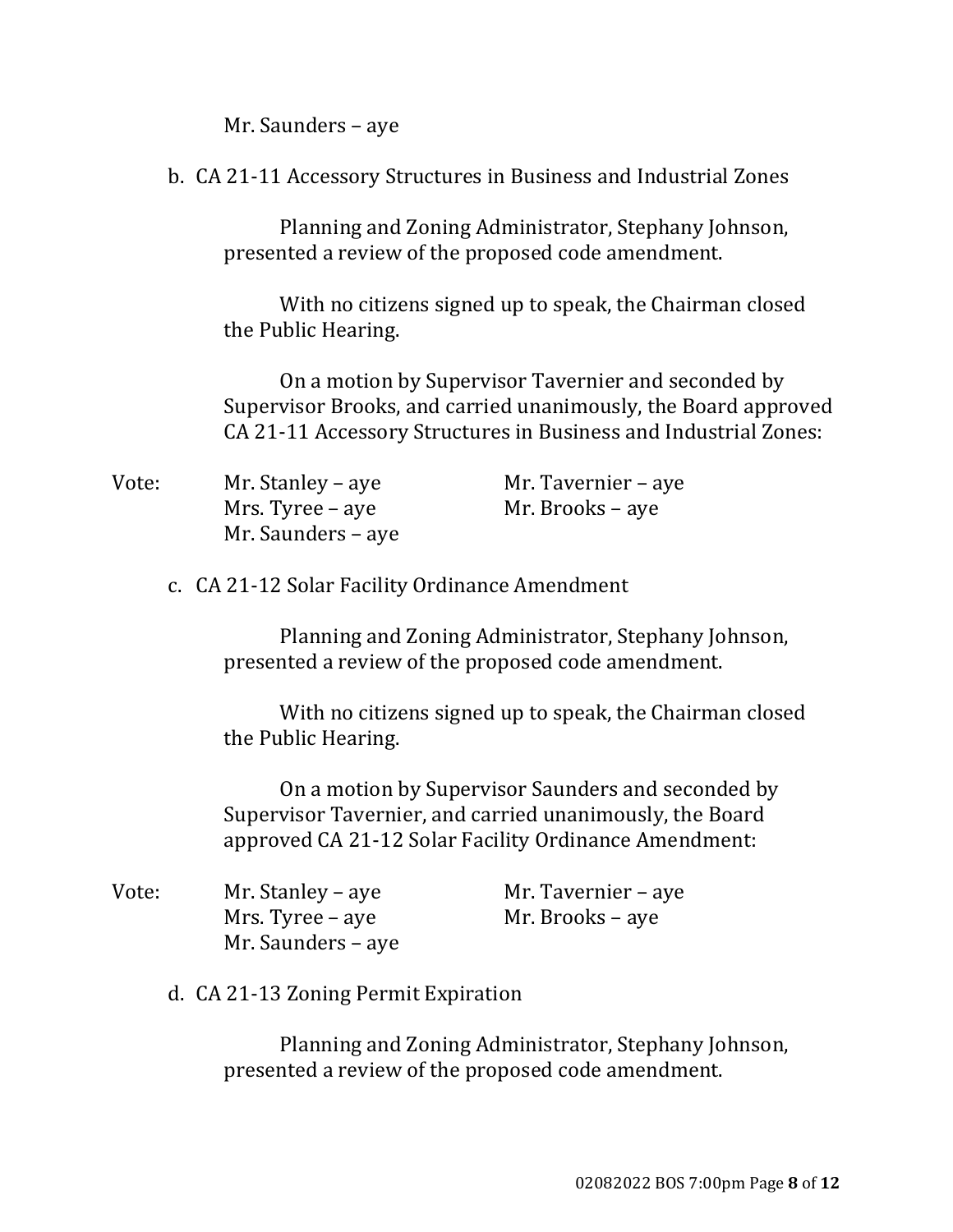With no citizens signed up to speak, the Chairman closed the Public Hearing.

On a motion by Supervisor Tyree and seconded by Supervisor Brooks, and carried unanimously, the Board approved CA 21-13 Zoning Permit Expiration:

| Vote: | Mr. Stanley – aye  | Mr. Tavernier – aye |
|-------|--------------------|---------------------|
|       | Mrs. Tyree – aye   | Mr. Brooks – aye    |
|       | Mr. Saunders – aye |                     |

e. CA 21-14 Conditional Use Permit Expiration

Planning and Zoning Administrator, Stephany Johnson, presented a review of the proposed code amendment.

With no citizens signed up to speak, the Chairman closed the Public Hearing.

On a motion by Supervisor Saunders and seconded by Supervisor Tyree, and carried unanimously, the Board approved CA 21-14 Conditional Use Permit Expiration:

| Vote: | Mr. Stanley – aye  | Mr. Tavernier – aye |
|-------|--------------------|---------------------|
|       | Mrs. Tyree – aye   | Mr. Brooks – aye    |
|       | Mr. Saunders – aye |                     |

## **10. County Administrator Report**

- a. Consent Agenda
	- 1) Approval of Bills for January 2022
	- 2) Approval of Minutes January 11, 2022

On a motion by Supervisor Tyree, seconded by Supervisor Tavernier and carried unanimously, the Board approved the consent agenda as presented:

| Vote: | Mr. Stanley – aye | Mr. Tavernier – aye |
|-------|-------------------|---------------------|
|       | Mrs. Tyree – aye  | Mr. Brooks – aye    |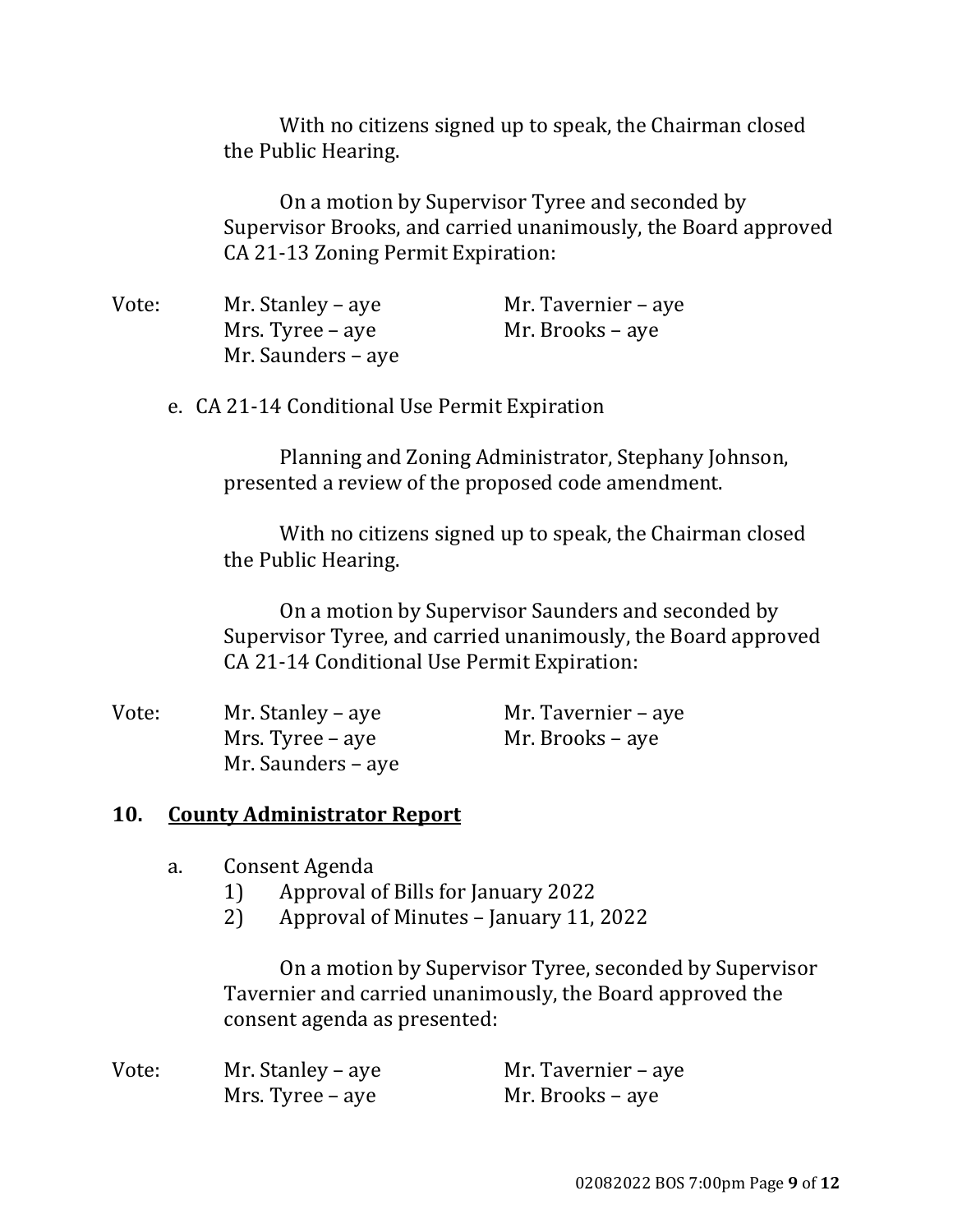Mr. Saunders – aye

#### **11. Finance Director's Report**

a. Monthly budget Report:

There was no discussion regarding this item.

b. Appropriation for Cumberland County Public Schools

On a motion by Supervisor Tyree, seconded by Supervisor Tavernier, and carried unanimously, the Board approved the appropriation for \$138,761.14 in grant funds to the Cumberland County Public Schools:

| Vote: | Mr. Stanley – aye  | Mr. Tavernier – aye |
|-------|--------------------|---------------------|
|       | Mrs. Tyree – aye   | Mr. Brooks – aye    |
|       | Mr. Saunders – aye |                     |

c. Appropriation for Donation to Sheriff's Department

On a motion by Supervisor Tavernier, seconded by Supervisor Tyree, and carried unanimously, the Board approved the appropriation for donations made to the Sheriff's Department:

| Vote: | Mr. Stanley – aye  | Mr. Tavernier – aye |
|-------|--------------------|---------------------|
|       | Mrs. Tyree – aye   | Mr. Brooks – aye    |
|       | Mr. Saunders – aye |                     |

## **12. Planning Director's Report**

a. Planning Director's Report

There was no discussion regarding this item

#### **13. County Attorney's Report**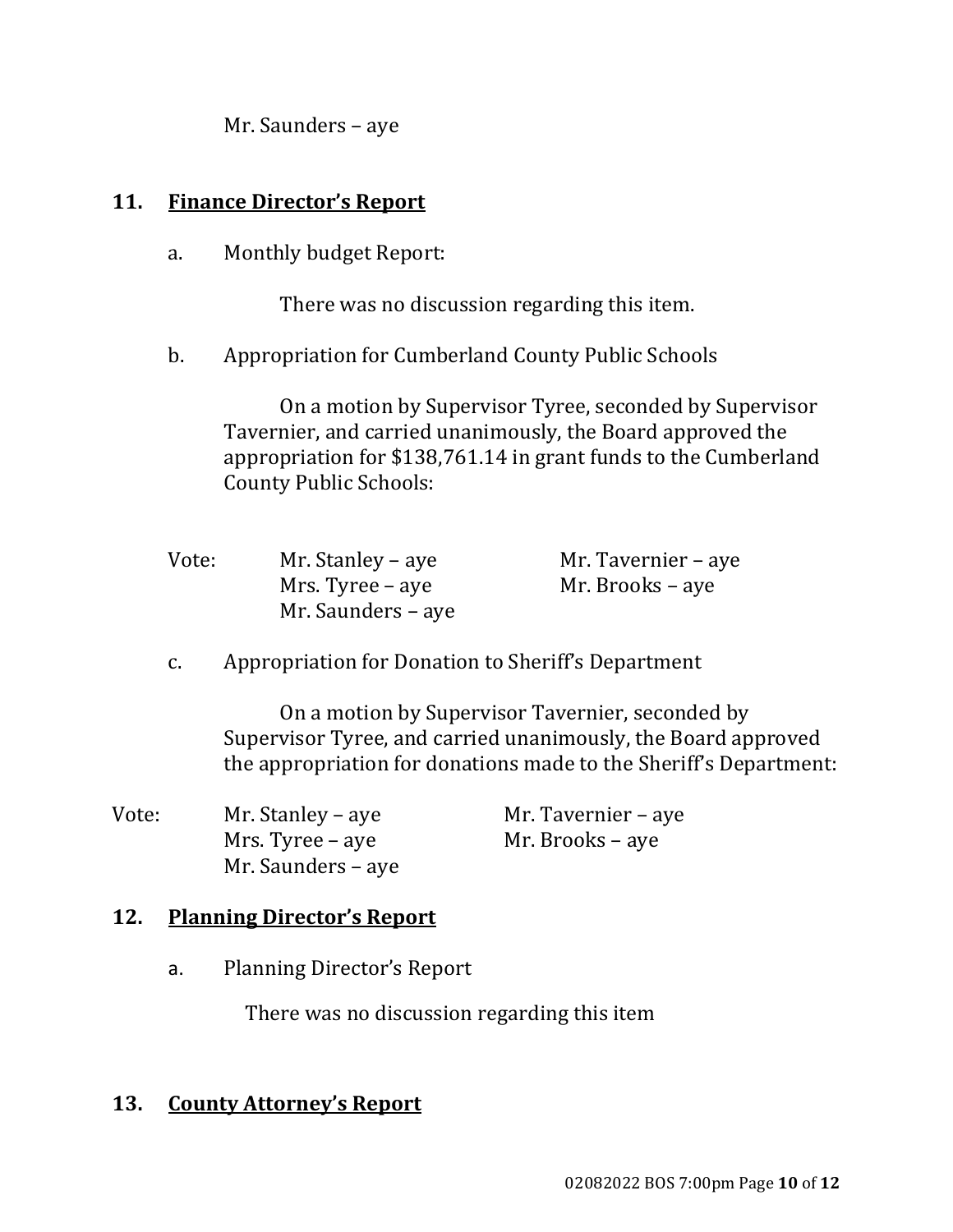$N/A$ 

## **14. Old Business**

 $N/A$ 

## **15. New Business**

N/A

## **16. Public Comments**

Longest Varner expressed his concerns in regards to the operation of the meeting based on his observations.

## **17. Board Member Comments**

Supervisor Tavernier and Chairman Stanley explained the purposes for each of Mr. Varner's concerns.

Supervisor Brooks read an email he received from the 15<sup>th</sup> District Senator, Frank Ruff regarding Land Use.

## **18. Additional Information**

- a) Treasurer's Report
- b) DMV Report
- c) Monthly Business License Report
- d) Monthly Building Inspections Report
- e) Commonwealth Regional Council Report
- f) Cumberland Extension Office Monthly Newsletter N/A
- g) Approved Planning Commission meeting minutes N/A
- h) Approved EDA meeting minutes N/A
- i) Approved BZA minutes N/A

# **19. Adjourn-**

On a motion by Supervisor Tyree and seconded by Supervisor Brooks, the Board adjourned the meeting until the Joint Budget